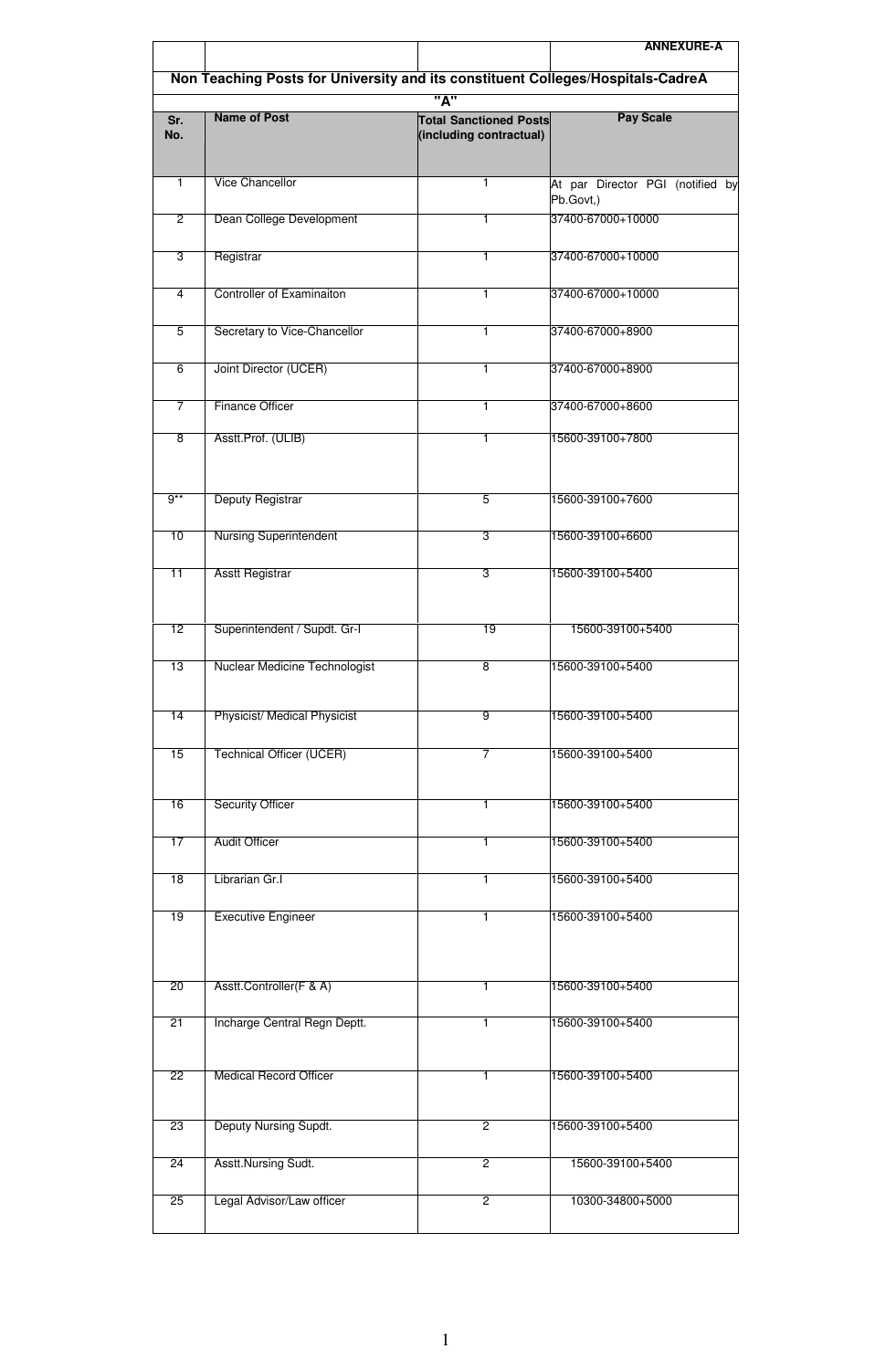| 26 | <b>Public Relation Officer</b>    | 10300-34800+5000 |
|----|-----------------------------------|------------------|
| 27 | Technical Supervisor (Blood Bank) | 10300-34800+5000 |
| 28 | Reserach Assistant (UCER)         | 10300-34800+5000 |
| 29 | Radiology Supervisor              | 10300-34800+5000 |

|              | Teaching Posts for Constituent Colleges/Hospitals (Medical)- Broad Specialty |                                                          |                   |  |
|--------------|------------------------------------------------------------------------------|----------------------------------------------------------|-------------------|--|
|              |                                                                              | Cadre "A"                                                |                   |  |
| Sr.<br>No.   | <b>Name of Post</b>                                                          | <b>Total Sanctioned Posts</b><br>(including contractual) | <b>Pay Scale</b>  |  |
| 30           | Principal                                                                    |                                                          | 37400-67000+10000 |  |
| 31           | <b>Medical Superintendent</b>                                                | 2                                                        | 37400-67000+10000 |  |
| $32^{\circ}$ | Deputy Medical Supdt.                                                        |                                                          | 37400-67000+8900  |  |

| 33 | Professor                      | 29 | 37400-67000+10000 |  |  |
|----|--------------------------------|----|-------------------|--|--|
|    |                                |    |                   |  |  |
|    |                                |    |                   |  |  |
|    |                                |    |                   |  |  |
| 34 | Associate Professor            | 50 | 37400-67000+8900  |  |  |
|    |                                |    |                   |  |  |
|    |                                |    |                   |  |  |
|    |                                |    |                   |  |  |
|    |                                |    |                   |  |  |
| 35 | <b>Assistant Professor</b>     | 84 | 37400-67000+8600  |  |  |
|    |                                |    |                   |  |  |
|    |                                |    |                   |  |  |
|    |                                |    |                   |  |  |
|    | <b>Super-specialty Faculty</b> |    |                   |  |  |
|    |                                |    |                   |  |  |

| $36*$ | Professor                  | 37400-67000+10000 |
|-------|----------------------------|-------------------|
|       |                            |                   |
|       |                            |                   |
|       |                            |                   |
| $37*$ | Associate Professor        | 37400-67000+8900  |
|       |                            |                   |
|       |                            |                   |
| $38*$ | <b>Assistant Professor</b> | 37400-67000+8600  |
|       |                            |                   |
|       |                            |                   |
|       |                            |                   |
|       |                            |                   |
|       |                            |                   |

| <b>OTHER POSTS</b> |                                  |                 |                        |  |  |
|--------------------|----------------------------------|-----------------|------------------------|--|--|
|                    |                                  |                 |                        |  |  |
|                    |                                  |                 |                        |  |  |
| 39                 | Senior Resident/Senior Tutor     | 23              | Rs. 55000 Consolidated |  |  |
|                    |                                  |                 |                        |  |  |
|                    |                                  |                 |                        |  |  |
| 40                 | J.R/House surgeon                | 109             | Rs. 35000 Consolidated |  |  |
|                    |                                  |                 |                        |  |  |
| $41*$              | Senior Resident                  | 7               | Rs. 55000 Consolidated |  |  |
|                    |                                  |                 |                        |  |  |
| $42*$              | Junior Resident                  | $\overline{21}$ | Rs. 35000 Consolidated |  |  |
|                    |                                  |                 |                        |  |  |
| 43                 | Assocoate Prof. (Audiology& SLP) | 1               | 15600-39100+6600       |  |  |
|                    |                                  |                 |                        |  |  |
| 44                 | Lecturer (Radiology)             | 1               | 15600-39100+5400       |  |  |
|                    |                                  |                 |                        |  |  |
|                    |                                  |                 |                        |  |  |
| 45                 | Lecturer(Clinical Psycology)     | 2               | 15600-39100+5400       |  |  |
|                    |                                  |                 |                        |  |  |
| 46                 | Junior Microbiologist            | 1               | 15600-39100+5400       |  |  |
|                    |                                  |                 |                        |  |  |
| 47                 | Biochemist                       | 3               | 15600-39100+5400       |  |  |
|                    |                                  |                 |                        |  |  |
| 48                 | <b>Dental Officer</b>            | 1               | 15600-39100+5400       |  |  |
|                    |                                  |                 |                        |  |  |
| 49                 | Radiologist                      | $\overline{2}$  | 15600-39100+5400       |  |  |
|                    |                                  |                 |                        |  |  |
|                    |                                  |                 |                        |  |  |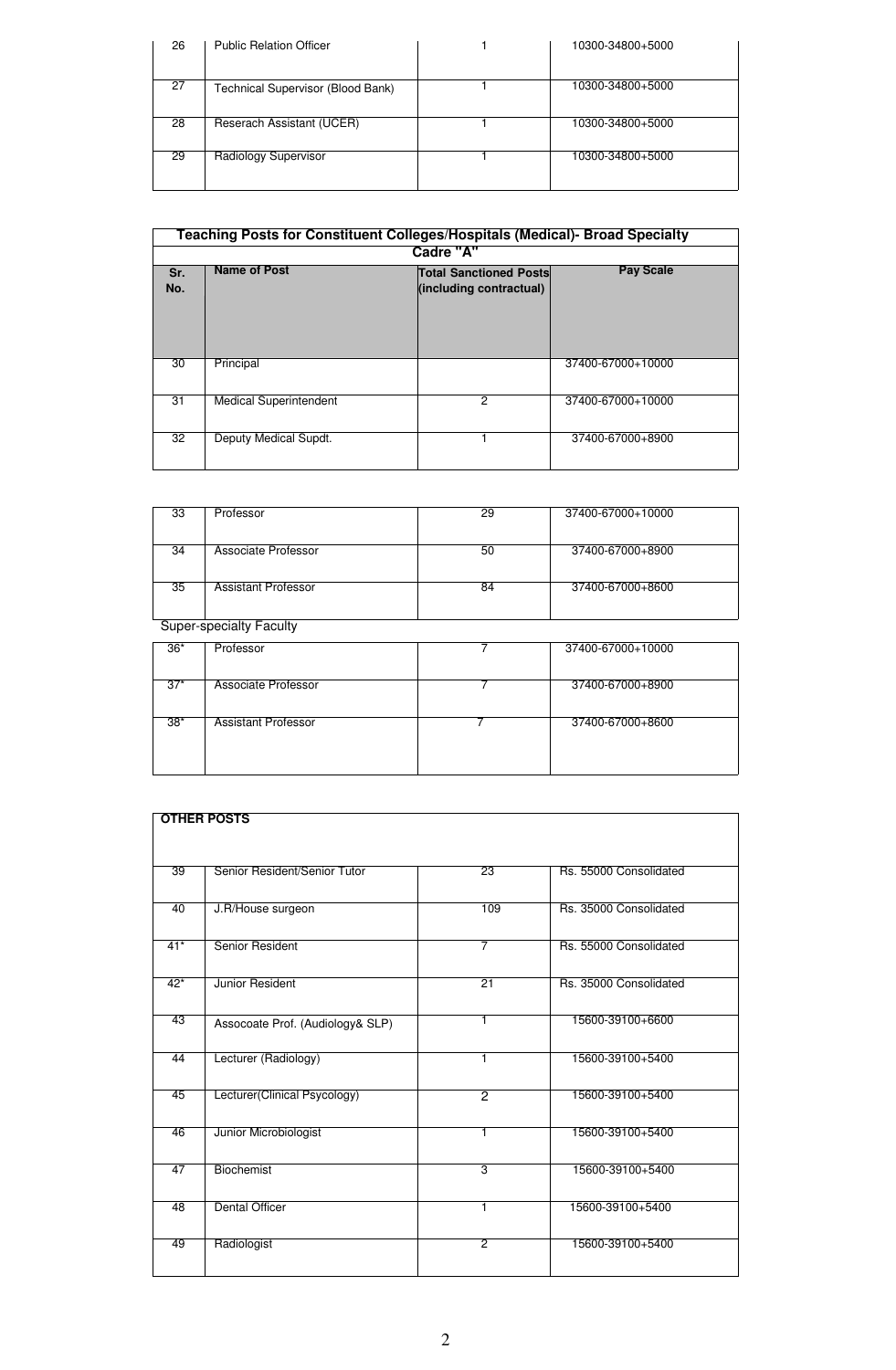| 50 | <b>Casualty Medical Officer</b>              | 11             | 15600-39100+5400 |
|----|----------------------------------------------|----------------|------------------|
| 51 | <b>Medical Officer</b>                       | 3              | 15600-39100+5400 |
|    |                                              |                |                  |
| 52 | Epidemiologist -cum-Lecturer                 | 1              | 15600-39100+5400 |
| 53 | Antenatal MO Cum Lecturer/Assistant<br>Prof. | T              | 15600-39100+5400 |
| 54 | MO Health Cum Lecturer                       | $\overline{2}$ | 15600-39100+5400 |
| 55 | Lady Medical officer                         | 2              | 15600-39100+5400 |
| 56 | Resident Anaestheist/Anaestheist             | 4              | 15600-39100+5400 |
| 57 | Resident Pathologist/Pathologist             | 3              | 15600-39100+5400 |
| 58 | MCWO cum Lecturer/Asstt.Prof.                | T              | 15600-39100+5400 |
| 59 | Speech & Hearing Lecturer                    | 3              | 15600-39100+5400 |
| 60 | Lecturer(Statistics)                         | 1              | 15600-39100+5400 |
| 61 | Lecturer (Audiology)                         | T              | 15600-39100+5400 |
| 62 | Lecturer (SLP)                               | $\overline{1}$ | 15600-39100+5400 |
| 63 | Lecturer (Neurology)                         | 1              | 15600-39100+5400 |
| 64 |                                              | 1              | 15600-39100+5400 |
|    | Lecturer (Medical Lab Technology)            |                |                  |

|            | Teaching Posts for Constituent Colleges/Hospitals (Nursing/Para Medical)-Cadre |                                                          |                  |  |
|------------|--------------------------------------------------------------------------------|----------------------------------------------------------|------------------|--|
|            |                                                                                | "А"                                                      |                  |  |
| Sr.<br>No. | <b>Name of Post</b>                                                            | <b>Total Sanctioned Posts</b><br>(includina contractual) | <b>Pay Scale</b> |  |
| 65         | Principal                                                                      | $\overline{2}$                                           | 15600-39100+7800 |  |
| 66         | Vice-Principal                                                                 | 3                                                        | 15600-39100+7800 |  |
| 67         | Professor                                                                      | 3                                                        | 15600-39100+7800 |  |
| 68         | Assoc. Professor                                                               | 8                                                        | 15600-39100+6600 |  |
| 69         | Lecturer                                                                       | 18                                                       | 15600-39100+5400 |  |

|                 | Teaching Posts for Constituent Colleges/Hospital (Physiotherapy)-Cadre "A" |                                                          |                  |  |
|-----------------|----------------------------------------------------------------------------|----------------------------------------------------------|------------------|--|
| Sr.<br>No.      | <b>Name of Post</b>                                                        | <b>Total Sanctioned Posts</b><br>(includina contractual) | <b>Pay Scale</b> |  |
| 70              | Principal                                                                  |                                                          | 15600-39100+7800 |  |
| 71              | Professor                                                                  |                                                          | 15600-39100+7800 |  |
| $\overline{72}$ | Assoc. Professor                                                           | 2                                                        | 15600-39100+6600 |  |